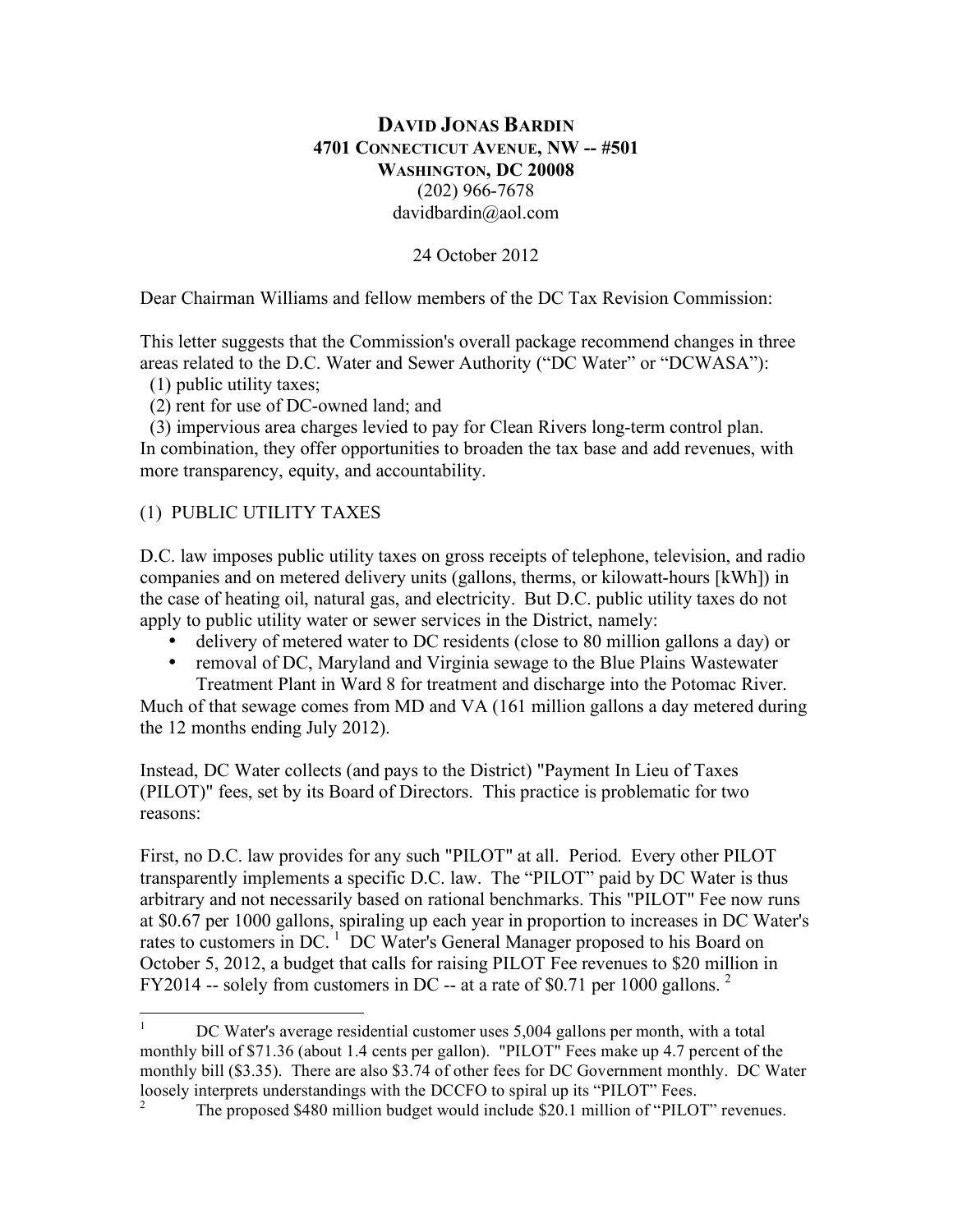Second, and perhaps more important, DC Water passes all "PILOT" costs to DC customers only -- not to Maryland or Virginia customers.

A better approach would expand DC's public utility tax law to cover metered water deliveries and metered sewage flows, including sewage from MD and VA. This would treat DC Water and all its customers like Pepco and Washington Gas and all their customers.<sup>3</sup> Payments would be based on units -- not gross receipts. Whether water and sewage tax rates should be adjusted would be a matter for legislation to resolve (just like energy tax rates) -- not for DC Water's Board. To accomplish those results, the Council would amend laws unique to DC Water as necessary.<sup>4</sup>

These changes would eliminate the murky "PILOT" payments, would spread taxes to consumers across the region, and would increase the District's revenue collections. If these proposed changes were in effect today, at a base tax rate of \$0.70 per thousand gallons of metered water delivered and metered sewage handled, plus a 10 percent surcharge to non-residential customers, there would be annual revenue gains to the General Fund due to the base rate and to the Ballpark Revenue Fund due to surcharges.

## (2) RENT FOR USE OF DC-OWNED LAND

DC's "other revenues" should normally include rent received from those who occupy and use DC-owned land. However a large tract of prime Potomac Riverfront land owned by DC at Blue Plains is used by DC Water for a huge, industrial-scale, regional sewage treatment plant without paying any rent. A reasonable rental would be a legitimate cost of operation and would be split between suburban sewage utilities which send wastes to Blue Plains and DC residents. There would be annual revenue gains to the General Fund.

### (3) IMPERVIOUS AREA CHARGES

Congress delegated responsibility for setting water and sewer rates to the Council which redelegated to DC Water's Board. The Council may retrieve part of that delegation (or enact laws to guide its exercise).

DC Water collects "impervious area charges" (or IACs) from residential and nonresidential customers to reflect impacts that lead to rain water runoff. These charges pay for the District's 93 percent share of DC Water's multi-billion dollar Clean Rivers

 $3$  DC Water itself is a Pepco and Washington Gas customer. It pays public utility taxes at non-residential rates set by D.C. law for electricity and natural gas which it consumes, principally (almost 90 percent) in treating wastewater. It pays \$0.0077 per kWh and \$0.07777 per therm (each including a 10 percent surcharge for the Ballpark Revenue Fund to help pay off bonds for construction of Nationals Park). DC Water passes along to all is customers (including those in MD and VA) proportionate shares of DC public utility taxes paid on energy consumed in DC in order to serve them.

<sup>4</sup> Thus D.C. law exempts DC Water, "its income, property, and transactions" from District taxes. D.C. Official Code  $\S$  34-2202.20(c)